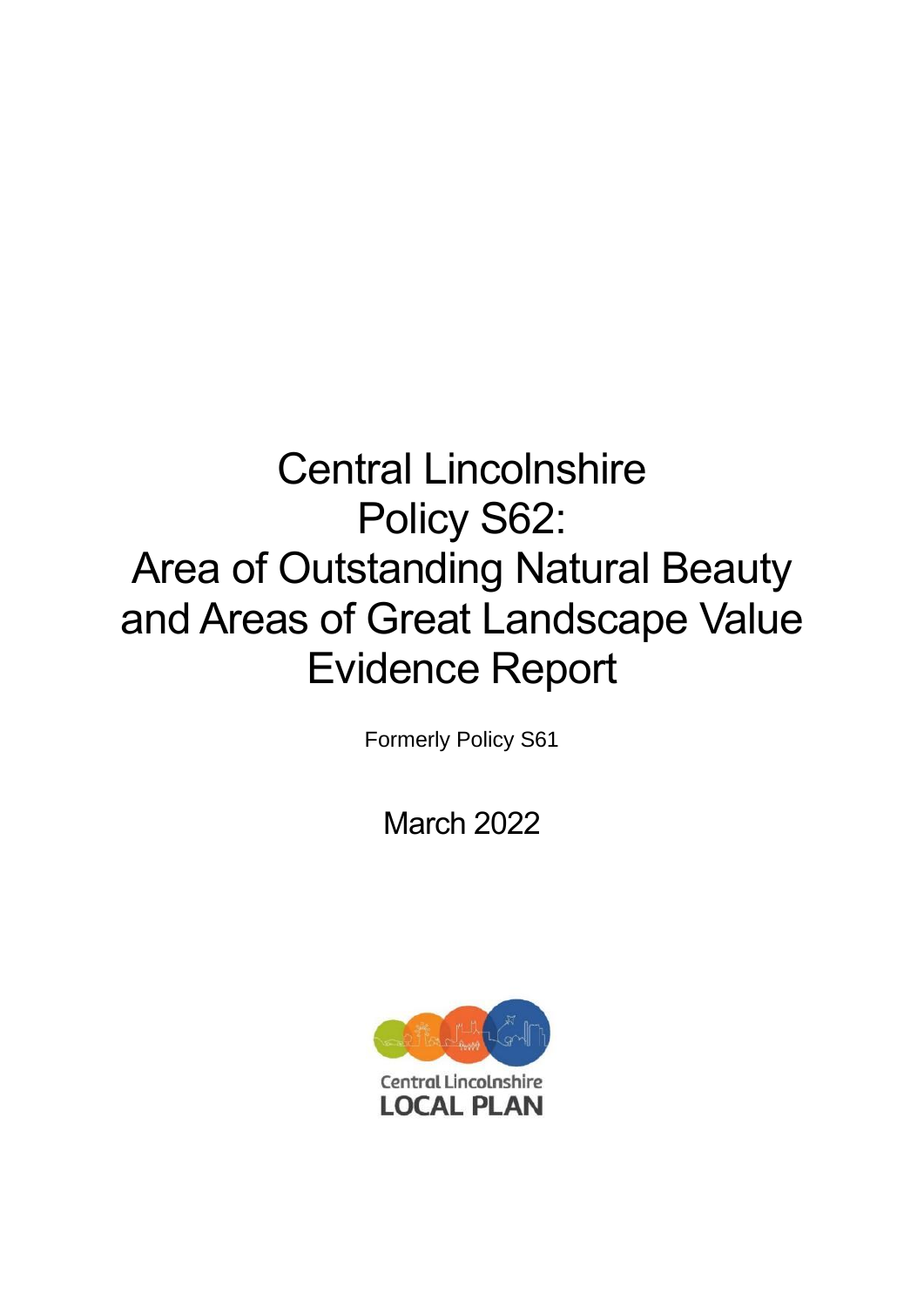# **Contents**

| 1. |                                                                         |  |  |  |  |
|----|-------------------------------------------------------------------------|--|--|--|--|
| 2. |                                                                         |  |  |  |  |
|    |                                                                         |  |  |  |  |
|    |                                                                         |  |  |  |  |
| 3. |                                                                         |  |  |  |  |
| 4. |                                                                         |  |  |  |  |
| 5. |                                                                         |  |  |  |  |
| 6. |                                                                         |  |  |  |  |
| 7. |                                                                         |  |  |  |  |
| 8. |                                                                         |  |  |  |  |
|    |                                                                         |  |  |  |  |
|    |                                                                         |  |  |  |  |
|    | Appendix 3 – Proposed Amendments to Areas of Great Landscape boundaries |  |  |  |  |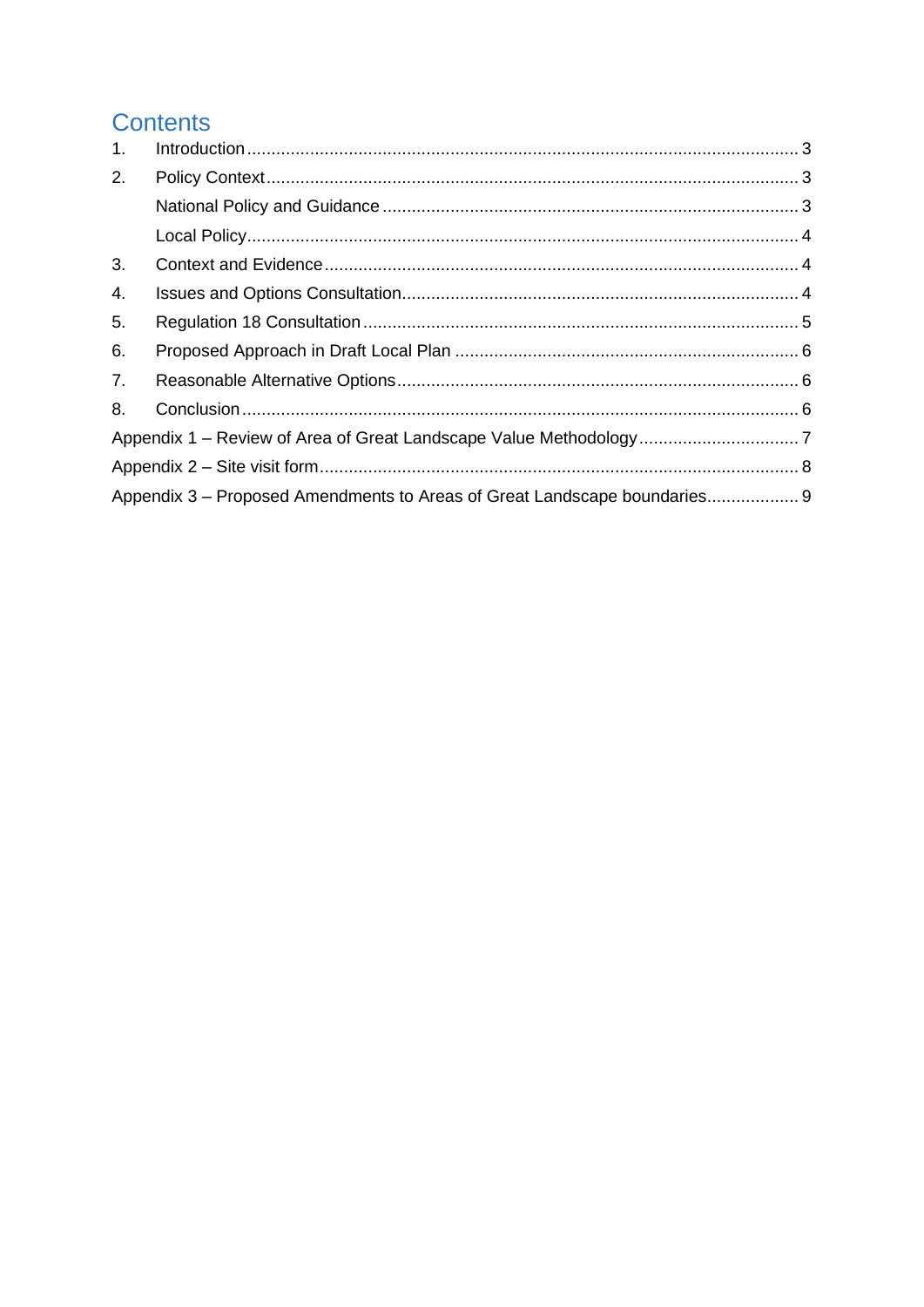### <span id="page-2-0"></span>1. Introduction

- 1.1 A review of the Central Lincolnshire Local Plan is being undertaken which will set out an updated framework for how development will be considered across the districts of City of Lincoln, North Kesteven and West Lindsey to 2040.
- 1.2 This evidence report provides background information and justification for Policy S62, which relates to the protection and enhancement of the Area of Outstanding Natural Beauty (AONB) and Areas of Great Landscape Value (AGLV).

# <span id="page-2-1"></span>2. Policy Context

#### National Policy and Guidance

- <span id="page-2-2"></span>2.1 The National Planning Policy Framework (NPPF) was published in March 2012 and has most recently been updated in July 2021.
- 2.2 Section 15 of the NPPF concerns 'conserving and enhancing the natural environment';
	- Paragraph 174 '*Planning policies and decisions should contribute to and enhance the natural and local environment by:*
		- *a) Protecting and enhancing valued landscapes, sites of biodiversity or geological value and soils;*
		- *b) Recognising the intrinsic character and beauty of the countryside, and the wider benefits from natural capital and ecosystem services – including the economic and other benefits of the best and most versatile agricultural land, and of trees and woodland:'*
	- Paragraph 175 '*Plans should: distinguish between the hierarchy of international, national and locally designated sites; allocate land with the least environmental or amenity value, where consistent with other policies in this Framework; take a strategic approach to maintaining and enhancing networks of habitats and green infrastructure; and plan for the enhancement of natural capital at a catchment or landscape scale across local authority boundaries.*
	- Paragraph 176 *'Great weight should be given to conserving and enhancing landscape and scenic beauty in National Parks, the Broads and Areas of Outstanding Natural Beauty, which have the highest status of protection in relation to these issues. The conservation and enhancement of wildlife and cultural heritage are also important considerations in these areas…The scale and extent of development within all these designated areas should be limited, while development within their setting should be sensitively located and designed to avoid or minimise adverse impacts on the designated areas.'*
- 2.3 The Planning Practice Guidance (PPG) was first introduced in 2014 which offers 'live' government guidance and is regularly updated. The PPG provides guidance to assist in the implementation of policy in the NPPF.
- 2.4 The PPG includes advice on how the character of landscapes can be assessed to inform plan making, where it states: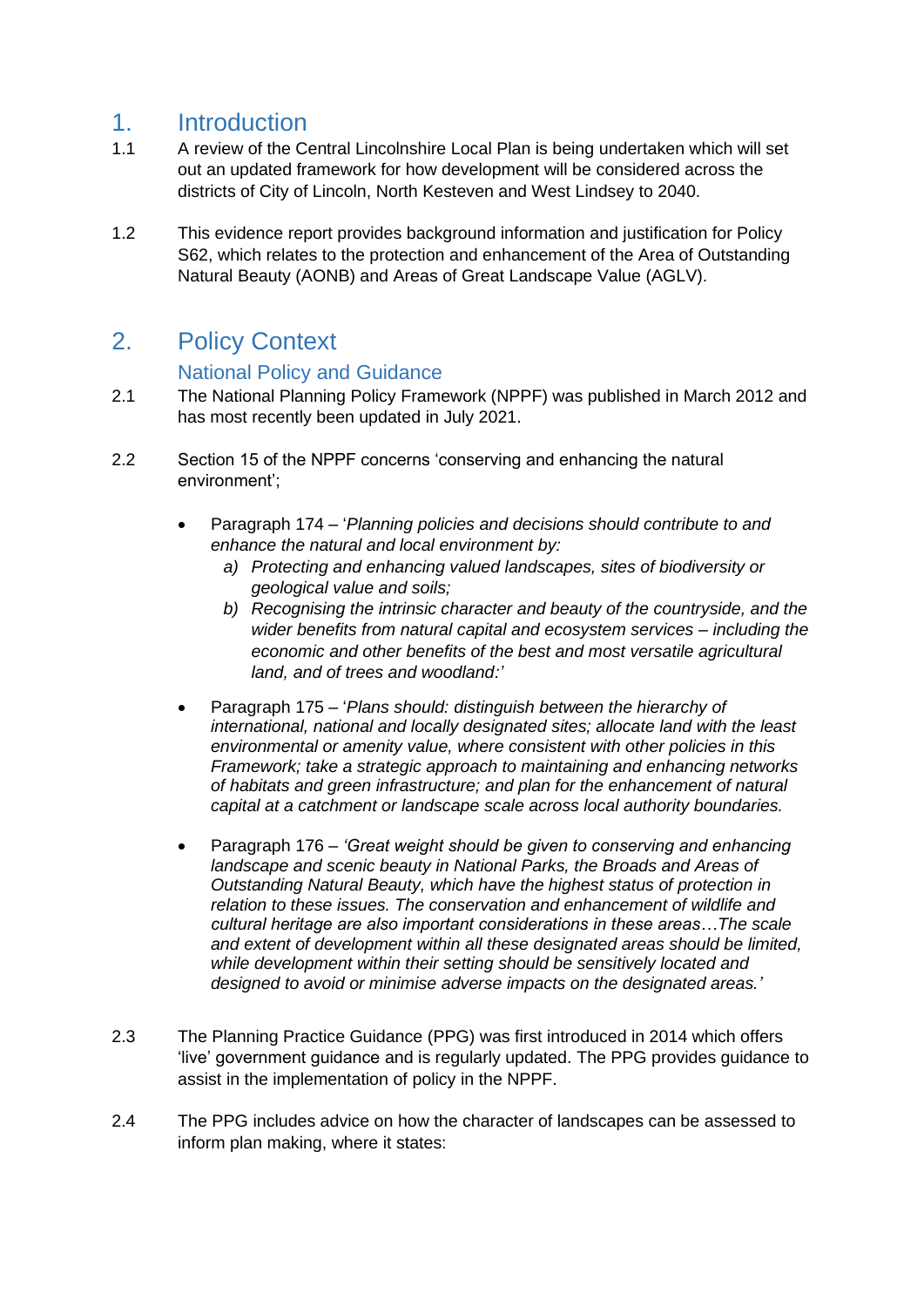"*The National Planning Policy Framework is clear that plans should recognise the intrinsic character and beauty of the countryside, and that strategic policies should provide for the conservation and enhancement of landscapes. This can include nationally and locally-designated landscapes but also the wider countryside.*

*Where landscapes have a particular local value, it is important for policies to identify their special characteristics and be supported by proportionate evidence. Policies may set out criteria against which proposals for development affecting these areas will be assessed. Plans can also include policies to avoid adverse impacts on landscapes and to set out necessary mitigation measures, such as appropriate design principles and visual screening, where necessary. The cumulative impacts of development on the landscape need to be considered carefully*."<sup>1</sup>

#### Local Policy

<span id="page-3-0"></span>2.5 Adopted Local Plan Policy LP17: Landscape, Townscape and Views included protection of the Lincolnshire Wolds Area of Outstanding Natural Beauty and designated Areas of Great Landscape Value. The Areas of Great Landscape Value were carried forward from the previous Local Plans prepared by North Kesteven District Council and West Lindsey District Council. The inclusion of the AGLV have previously undergone scrutiny through the Local Plan examination process and accordingly the appropriate evidence documents for the AGLV are included in the previous examination library for the adopted Local Plan.

# <span id="page-3-1"></span>3. Context and Evidence

- 3.1 Central Lincolnshire includes part of the nationally designated Lincolnshire Wolds Area of Outstanding Natural Beauty and eight locally designated Areas of Great Landscape Value. The boundaries and general policy approach for Areas of Outstanding Natural Beauty are set nationally, but the controls applied to and the extents of the Areas of Great Landscape Value, as well as being included in the NPPF can be determined more locally in Local Plans.
- 3.2 Areas of Great Landscape Value are locally important, and the boundaries of the Areas of Great Landscape Value have remained unchanged since they were established in individual district's Local Plans.
- 3.3 In an effort to check that the designations remain of importance and fit for purpose an assessment of the boundaries, which included site visits, was undertaken in 2020. Details of the process and its findings are detailed in the Appendices of this report.

# <span id="page-3-2"></span>4. Issues and Options Consultation

4.1 The first, formal stage of the Local Plan review was the Issues and Options consultation that took place in June and July 2019. During this consultation Local

<sup>1</sup> PPG Paragraph: 036 Reference ID: 8-036-20190721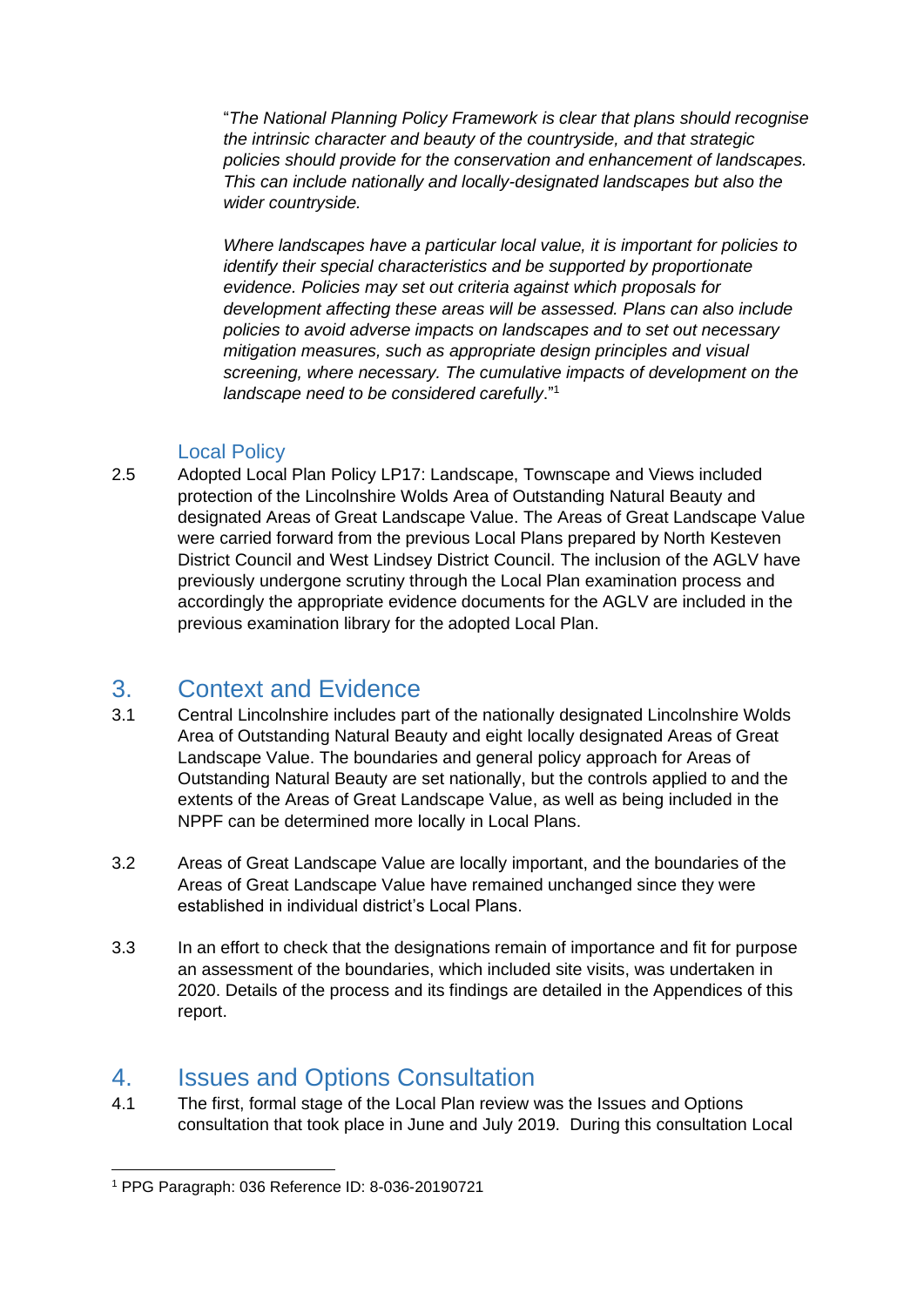Plan Policy LP17: Landscape, Townscape and Views was not listed amongst the policies not intended to be changed.

4.2 Some comments were received during the consultation seeking to ensure that the Area of Outstanding Natural Beauty continued to be protected in the plan.

# <span id="page-4-0"></span>5. Regulation 18 Consultation

5.1. A Consultation Draft of the Local Plan was published for consultation between 30 June and 24 August 2021. During this eight week consultation period comments were received on the plan, the policies within the plan, supporting information and evidence. The table below summarises the comments received in relation to Policy S62:

| <b>Comments received</b>                                                                                                     | Action                      | Comments                                                                                                                                                                                                                                                                                                                                                                                                                                                                            |
|------------------------------------------------------------------------------------------------------------------------------|-----------------------------|-------------------------------------------------------------------------------------------------------------------------------------------------------------------------------------------------------------------------------------------------------------------------------------------------------------------------------------------------------------------------------------------------------------------------------------------------------------------------------------|
| Agree with strengthening of<br>the policy in relation to AGLV<br>and AONB                                                    | None<br>required            |                                                                                                                                                                                                                                                                                                                                                                                                                                                                                     |
| Sleaford and the Fenland<br>landscapes should be<br>considered/included                                                      | None                        | The policy only relates to those<br>landscapes that are already<br>designated as Areas of Great<br>Landscape Value                                                                                                                                                                                                                                                                                                                                                                  |
| Interpretation and<br>implementation can be<br>challenging and create<br>barriers                                            | None                        | Interpretation and implementation of<br>the policy is for the decision maker<br>to take, taking into account all merits<br>and material planning<br>considerations.                                                                                                                                                                                                                                                                                                                 |
| Policy is designation driven<br>and not evidence based with<br>no justification for the<br>designation of AGLV's             | None                        | The designation of Areas of Great<br>Landscape Value is long standing<br>and has been found sound in<br>numerous examinations. The<br>designations remain valuable to the<br>area to protect locally important<br>views and this basis has been tested<br>and approved. A review of the extent<br>of these areas has been undertaken<br>to ensure that nothing materially has<br>altered their value with changes<br>proposed detailed in the appendices<br>to the evidence report. |
| No reference made to<br>character, setting, views and<br>cumulative impacts in areas<br>that are outside designated<br>areas | None                        | This element is covered in Policy<br>S53 Design and Amenity: part c)<br>which states 'protect any important<br>local views into, out of or through the<br>site'                                                                                                                                                                                                                                                                                                                     |
| Should include reference to<br>heritage/cultural attributes<br>that contribute to sense of<br>place in point d & h)          | Amend<br>point d)<br>and h) | Wording updated to include heritage<br>and cultural contributions to sense of<br>place within these designated<br>landscapes                                                                                                                                                                                                                                                                                                                                                        |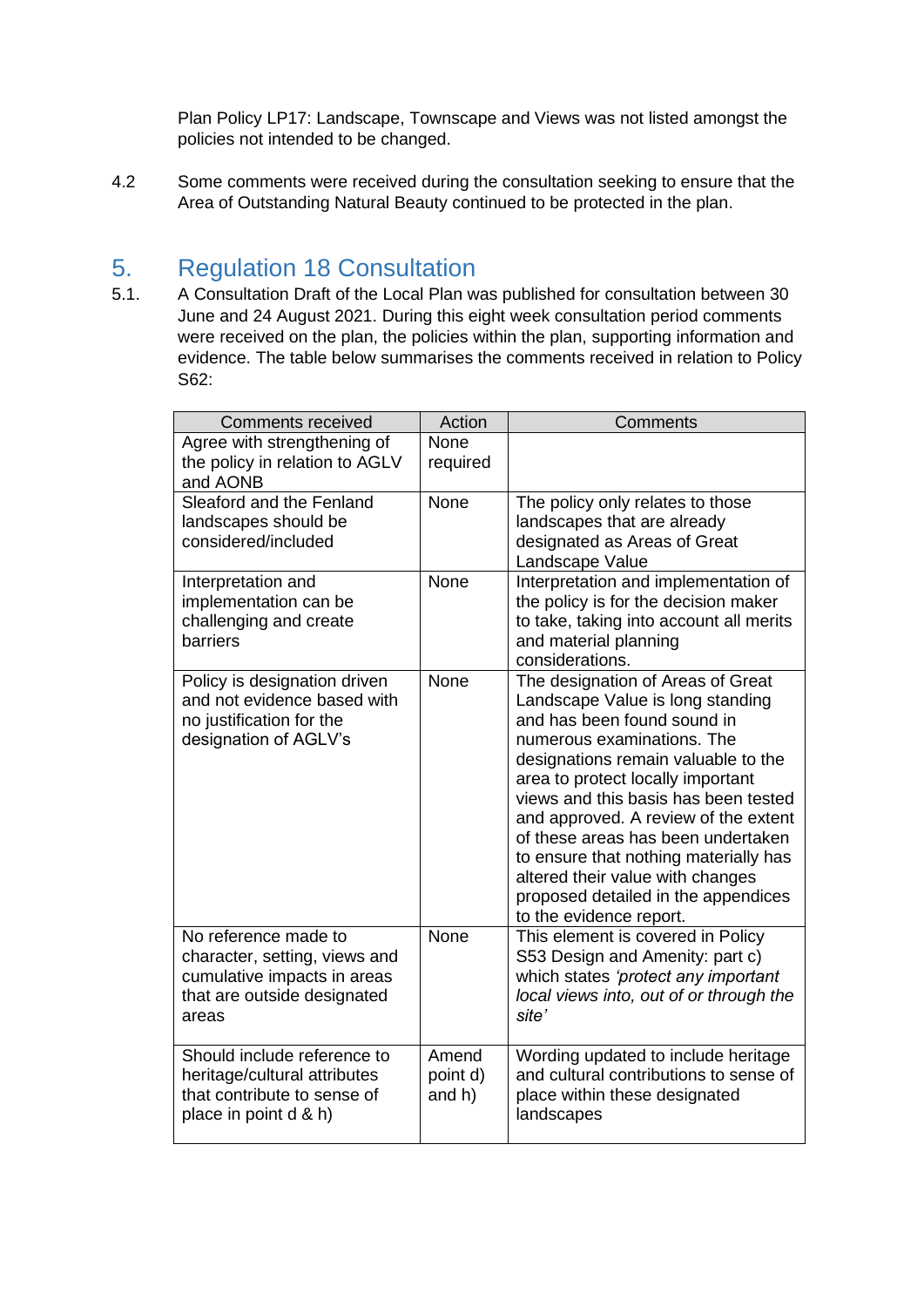| Adverse impact wording to be   Amend | Wording updated to include scope         |
|--------------------------------------|------------------------------------------|
| amended to allow for some            | <sup>1</sup> for appropriate mitigation. |
| mitigation                           |                                          |

# <span id="page-5-0"></span>6. Proposed Approach in Draft Local Plan

- 6.1 The proposed approach for this Policy is to draw it out of a general landscape policy contained within the previous Local Plan and create a policy relating solely to the protected landscapes – Area of Outstanding Natural Beauty and Area of Great Landscape Value. This allows for a greater degree of protection and specific policy considerations appropriate for each designation.
- 6.2 The boundaries of the Areas of Great Landscape Value have also been reviewed with changes being proposed in three locations as is set out in the Appendices to this report.

# <span id="page-5-1"></span>7. Reasonable Alternative Options

- 7.1 The following alternative options have been considered for this policy. (Option 1 is the preferred policy approach which has been included in the Proposed Local Plan).
- 7.2 **Option 2**: have no local policy on Area of Outstanding Natural Beauty and Areas of Great Landscape Value and instead rely on national level policy. This policy approach has been discounted given the importance of protecting and enhancing the Central Lincolnshire landscape in terms of significant features that contribute to a unique sense of place.

# <span id="page-5-2"></span>8. Conclusion

8.1 This Evidence Report demonstrates the rationale for the proposed policy as contained in the Proposed Submission Draft Central Lincolnshire Local Plan. This helps bring together relevant evidence that has informed this policy and how we have responded to comments received during the plan making process, as well as how the latest evidence and national guidance has been taken into account.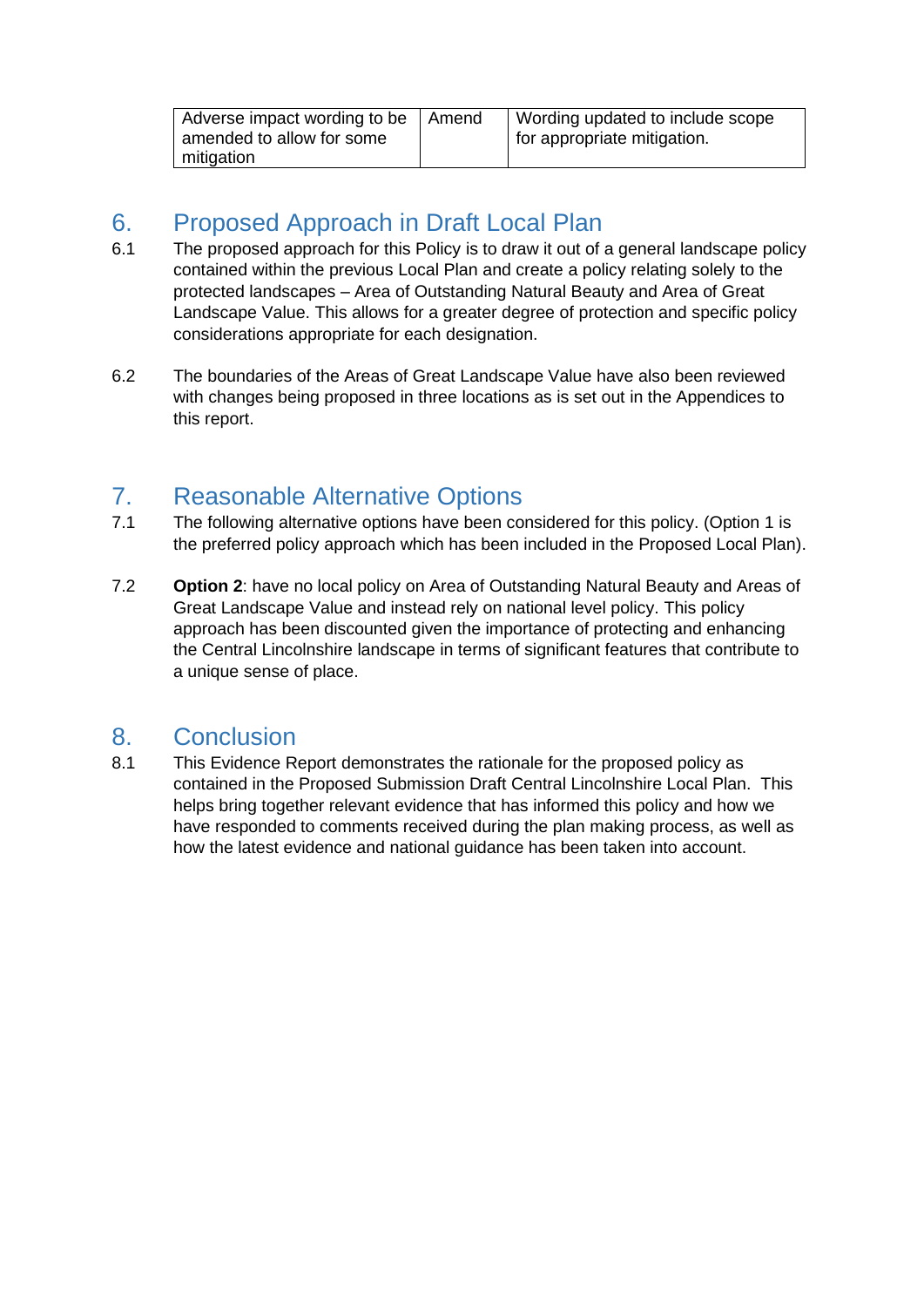# <span id="page-6-0"></span>Appendix 1 – Review of Area of Great Landscape Value Methodology

#### **Introduction**

1.1 As part of the Local Plan Review an assessment of the current Area of Great Landscape Value areas is proposed to be undertaken to ensure that the boundaries are accurate and reflect any changes that may have occurred since the last Local Plan. The plan area covers three districts of North Kesteven, City of Lincoln and West Lindsey with a total of 8 areas currently classed as Areas of Great Landscape Value. It is proposed to assess these existing areas using the methodology below:

#### Proposed Methodology

#### 1.2 **Scope**

The scope of the review is to assess the current boundaries of the Areas of Great Landscape Value (AGLV) within the Central Lincolnshire area. There are currently 8 areas across North Kesteven and West Lindsey District areas that are classified as Areas of Great Landscape Value.

#### 1.3 **Desk Study**

The initial phase will be to undertake a desktop study of the AGLV boundaries, including topography, roads and settlements, rivers, land uses, vegetation and any development proposals that may have impacted upon the current boundaries since the last plan.

#### 1.4 **Field Survey**

Next, site visits will be undertaken to each AGLV to assess the boundaries on the ground and to assess any physical changes to them/within them that are not otherwise identified via the desk top survey. Appendix 1 contains the site visit spreadsheet to be completed when visiting the sites.

#### 1.5 **Findings/judgements**

Finally, using the findings collected via the desk top survey and site visits an assessment will be undertaken of whether any amendments to the boundaries of AGLV are required. Recommendations for alterations to the boundaries of the AGLV will be discussed with the relevant District officers. Following this, amendments will be made to the boundaries of the AGLV on the GIS maps.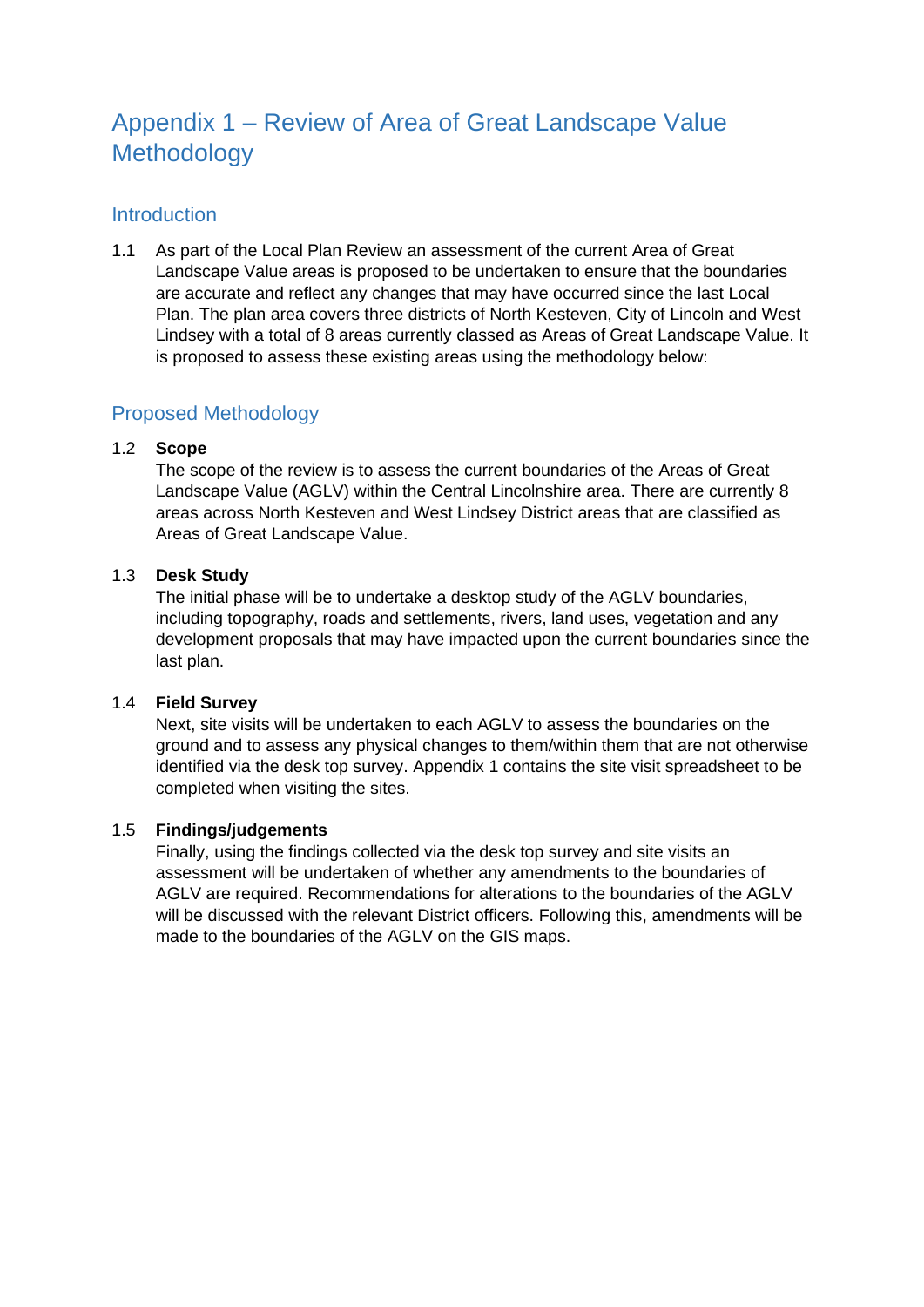# <span id="page-7-0"></span>Appendix 2 – Site visit form

| <b>Site Allocation Survey Form</b>                     |                                             |            |  |                                                  |  |  |  |  |  |
|--------------------------------------------------------|---------------------------------------------|------------|--|--------------------------------------------------|--|--|--|--|--|
| Site Ref:                                              |                                             | Date:      |  | Officer:                                         |  |  |  |  |  |
| Site Address:                                          |                                             |            |  |                                                  |  |  |  |  |  |
|                                                        |                                             |            |  |                                                  |  |  |  |  |  |
| Is boundary                                            | Yes:                                        |            |  | No (record on location plan the correct          |  |  |  |  |  |
| accurate?                                              |                                             |            |  | boundary and identify reason in notes section)   |  |  |  |  |  |
|                                                        |                                             |            |  |                                                  |  |  |  |  |  |
| Land type:                                             | <b>Brownfield</b>                           | Greenfield |  | Mixed (Identify different types on location plan |  |  |  |  |  |
|                                                        |                                             |            |  | and annotate)                                    |  |  |  |  |  |
|                                                        |                                             |            |  |                                                  |  |  |  |  |  |
| <b>Current Land Use</b>                                |                                             |            |  |                                                  |  |  |  |  |  |
| Primary use:                                           |                                             |            |  |                                                  |  |  |  |  |  |
|                                                        |                                             |            |  |                                                  |  |  |  |  |  |
| Secondary use/s:                                       |                                             |            |  |                                                  |  |  |  |  |  |
|                                                        |                                             |            |  |                                                  |  |  |  |  |  |
| Other:                                                 |                                             |            |  |                                                  |  |  |  |  |  |
|                                                        |                                             |            |  |                                                  |  |  |  |  |  |
| Adjacent Land<br>uses                                  |                                             |            |  |                                                  |  |  |  |  |  |
| (N, S, E, W):                                          |                                             |            |  |                                                  |  |  |  |  |  |
|                                                        |                                             |            |  |                                                  |  |  |  |  |  |
|                                                        |                                             |            |  |                                                  |  |  |  |  |  |
|                                                        |                                             |            |  |                                                  |  |  |  |  |  |
|                                                        |                                             |            |  |                                                  |  |  |  |  |  |
| Topography (Flat/gentle slope/steep slope/undulations) |                                             |            |  |                                                  |  |  |  |  |  |
|                                                        |                                             |            |  |                                                  |  |  |  |  |  |
|                                                        |                                             |            |  |                                                  |  |  |  |  |  |
|                                                        |                                             |            |  |                                                  |  |  |  |  |  |
| <b>Site Constraints</b>                                |                                             |            |  |                                                  |  |  |  |  |  |
|                                                        |                                             |            |  |                                                  |  |  |  |  |  |
| Access                                                 |                                             |            |  |                                                  |  |  |  |  |  |
| <b>PROW</b>                                            | Proximity to mineral site                   |            |  | proximity to waste site                          |  |  |  |  |  |
| Setting of CA/ □ Watercourses/ditches                  |                                             |            |  | Other (notes)                                    |  |  |  |  |  |
| LB/SAM                                                 |                                             |            |  |                                                  |  |  |  |  |  |
| Local Open Space/Green Wedge                           |                                             |            |  |                                                  |  |  |  |  |  |
|                                                        |                                             |            |  |                                                  |  |  |  |  |  |
|                                                        |                                             |            |  |                                                  |  |  |  |  |  |
|                                                        |                                             |            |  |                                                  |  |  |  |  |  |
|                                                        |                                             |            |  |                                                  |  |  |  |  |  |
|                                                        |                                             |            |  |                                                  |  |  |  |  |  |
|                                                        |                                             |            |  |                                                  |  |  |  |  |  |
| Overhead lines<br><b>Notes</b>                         | Possible contamination<br>Neighbouring uses |            |  | Trees worthy of protection<br>biodiversity value |  |  |  |  |  |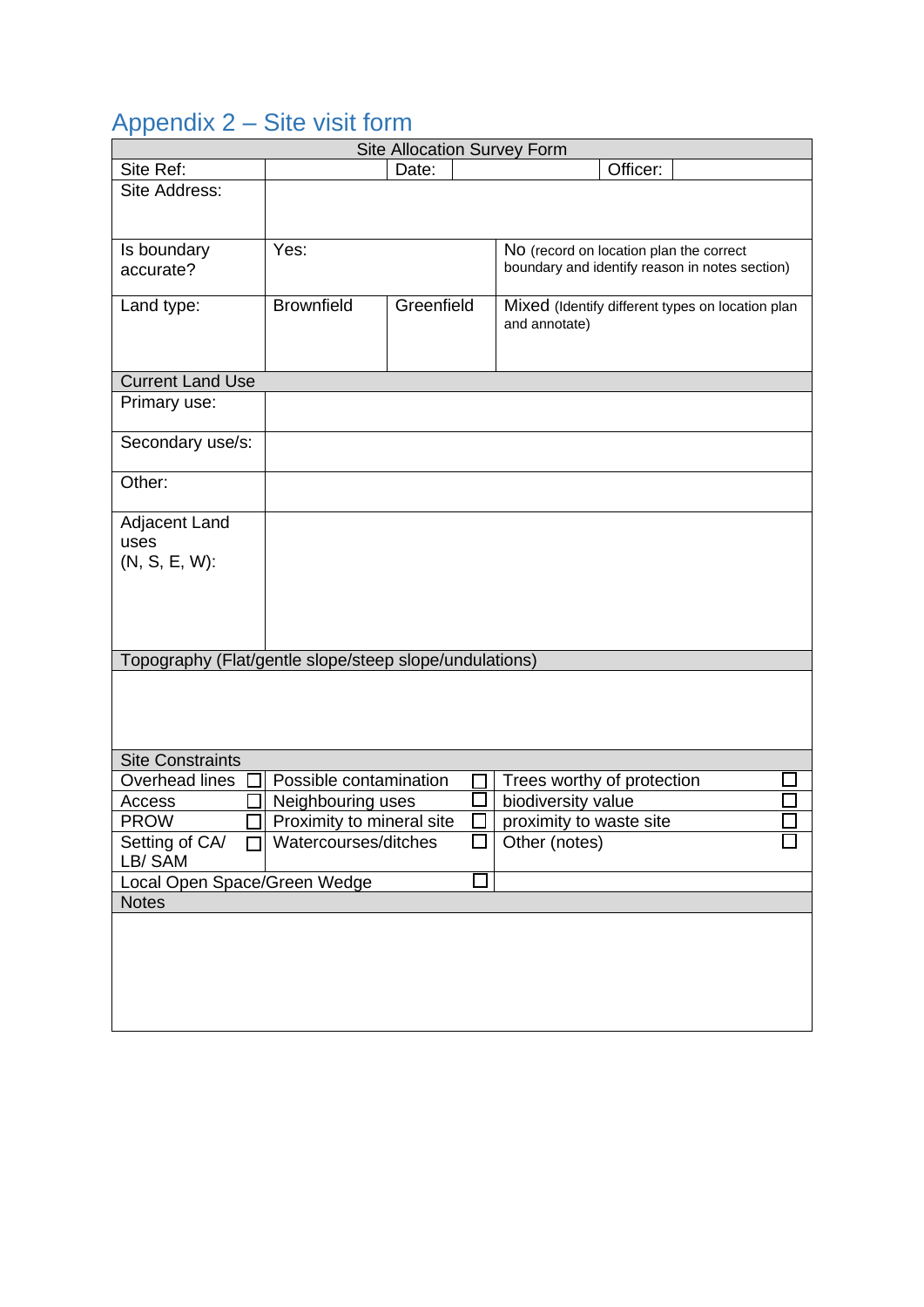# Appendix 3 – Proposed Amendments to Areas of Great Landscape boundaries **Introduction**

<span id="page-8-0"></span>A review of the current Areas of Great Landscape Value has been undertaken to assess whether the boundaries are still accurate and appropriate going forwards into the new Local Plan. This report sets out the proposals for amendments to the Areas of Great Landscape Value following a desk top assessment and site visits. Areas that are not listed in this document remain unaltered.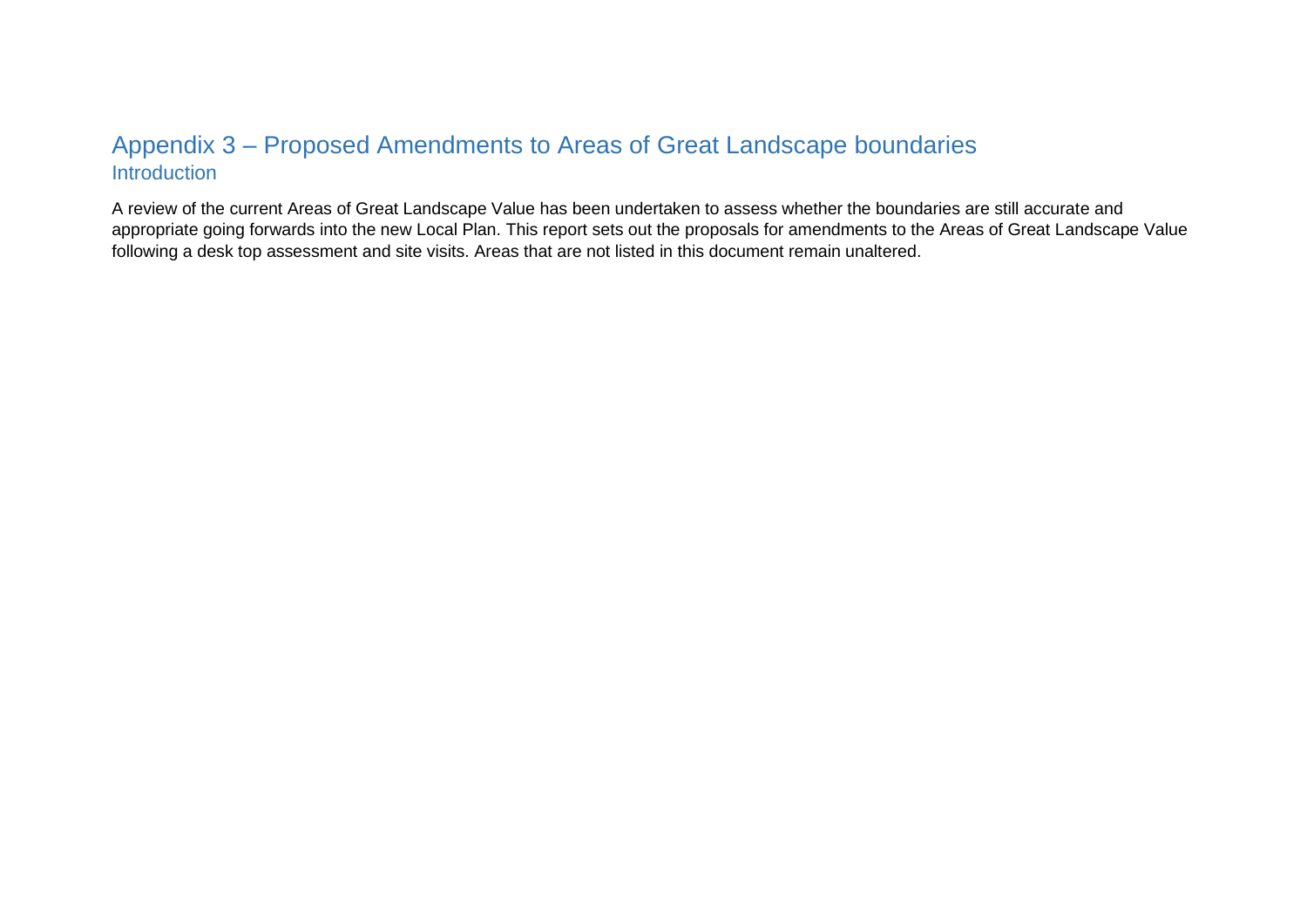#### Bracebridge Heath

**Proposed:** Alter the boundary to reflect the edge of the settlement, excluding the built footprint. Continues to protect the wedge and the Viking Way public footpath. (Area hatched red to be removed from AGLV designation, boundary to follow blue line).

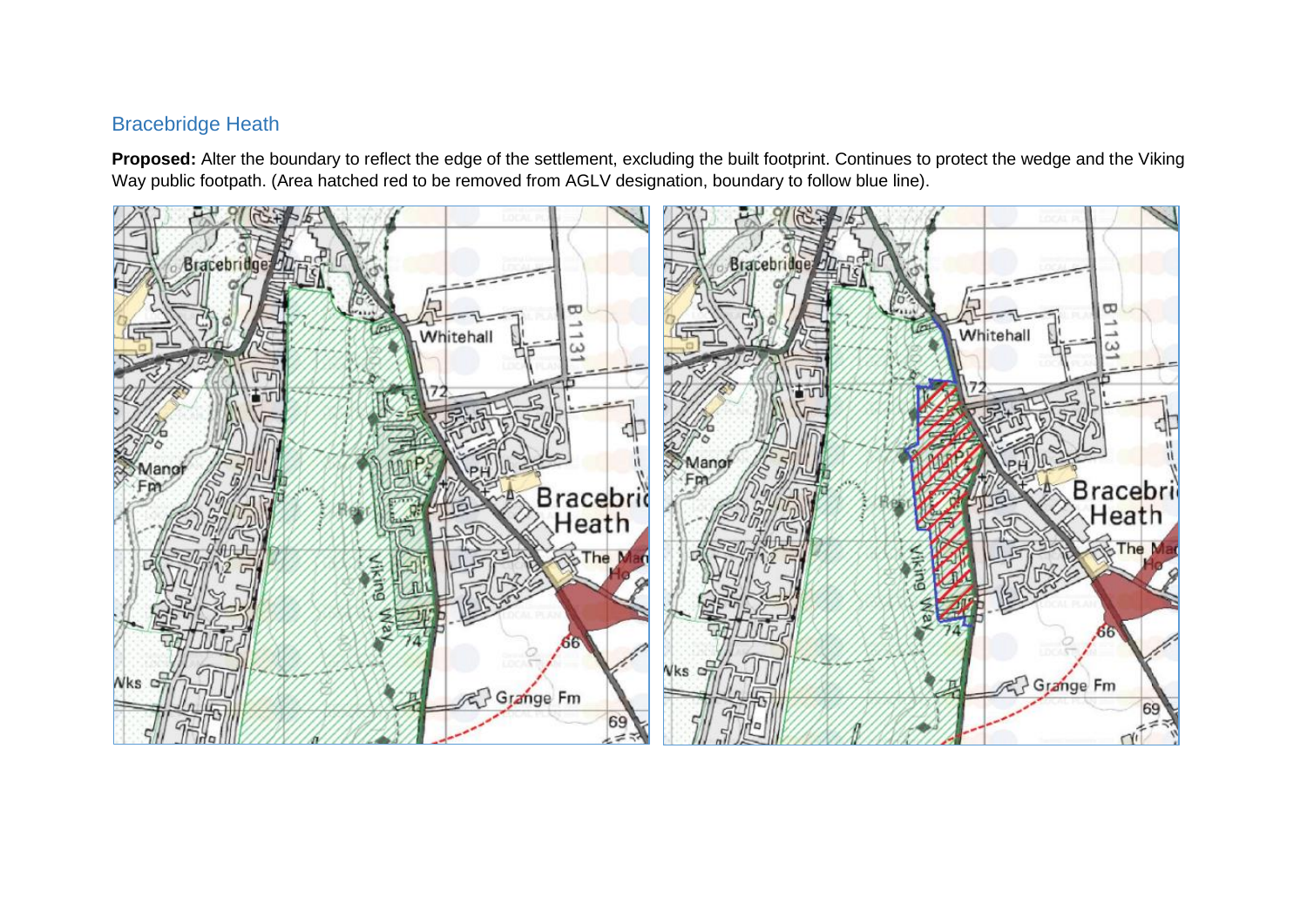#### **Caistor**

**Proposed:** To alter the boundary of the AGLV to reflect the boundary of the village whilst retaining protection over the surrounding landscape. Caistor centre to be protected via existing Article 4 Direction. (Area hatched red to be removed from AGLV designation, boundary to follow blue line)